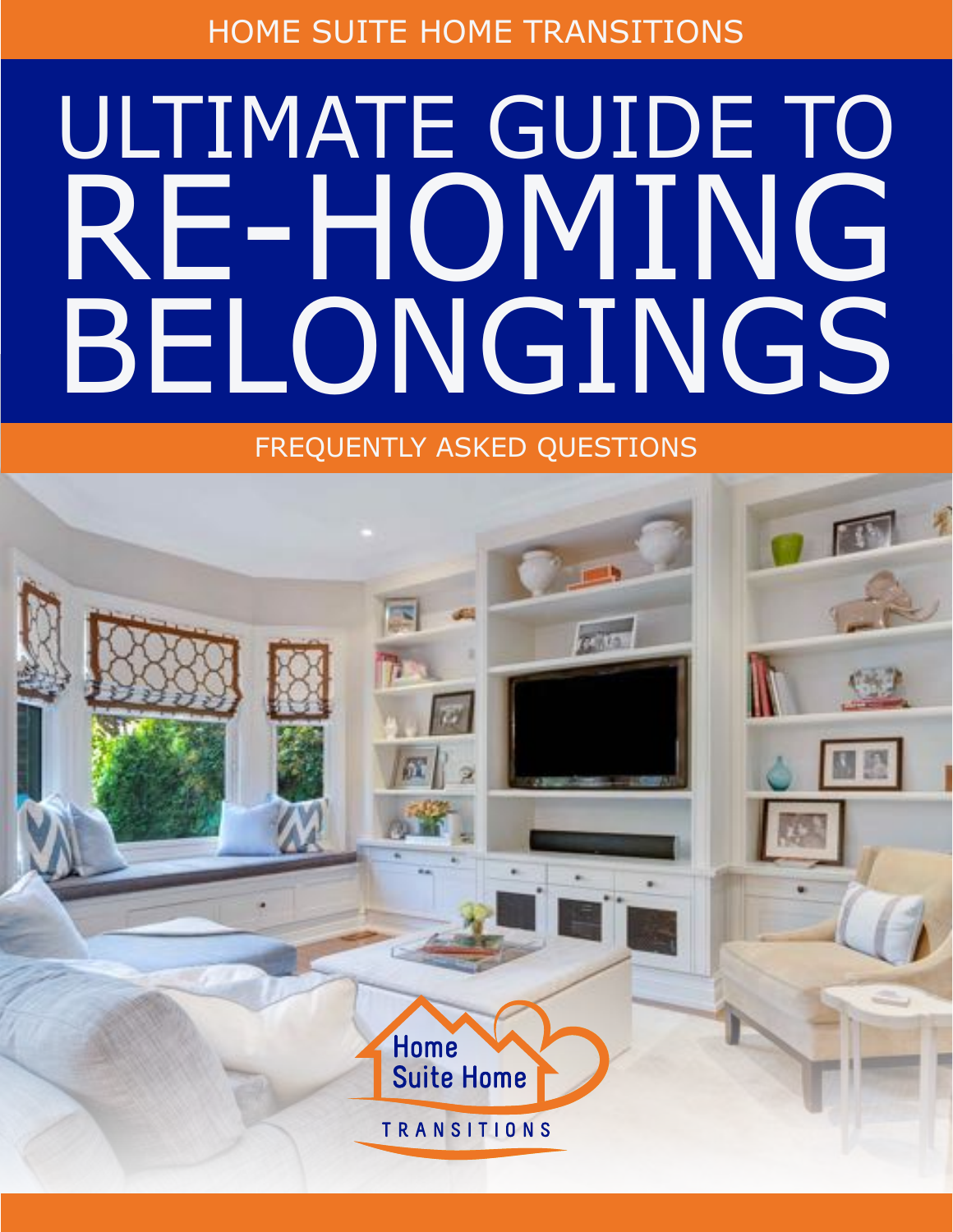

We often hear from people who are looking for ways to declutter their homes and apartments. The reality is that it is not a simple job to scale down personal belongings. It becomes even more difficult as people age - not just because of the years of collecting and living life but because of health and stamina. Simply stated, the older we get, the more difficult it becomes.

Often times, friends and family are recruited allies to help with physical tasks and decision making. If that is an option then it's a good one to leverage however it can sometimes seem like an unsuccessful venture if a proper plan isn't put in place to guide you.

This Guide will help set out a plan and provide resources for making decisions about what to scale down, how to decide and what to do with all the stuff once you've decided.

### **Before you even start**

Before you get into the heart of the matter, there are a few steps to think about:

1. What is driving you to declutter? Knowing why you want to declutter will help guide your decisions. It also helps you visualize what success looks like for you. For example:

Do you need more space? Perhaps you're moving and have too much stuff to fit into a new place.

Do you want to sell possessions for cash-in-hand? What is it you're looking to generate the funds for?

Are you decluttering to make your home safer to live in? Sometimes our stuff can be difficult to maneuver around or be rickety and become a trip/fall hazard.

Sometimes too much physical clutter can lead to mental clutter and you just don't want the stress of managing it all.

Any or all of these reasons could be why you want to declutter.

Or you may have your own alternative reasons. Regardless of your personal 'why', knowing it is the first critical step in being able to actually deal with it.

2. Evaluate the quality of the items you are getting rid of. Be as impartial as you can – removing sentimental value from the equation.

The main categories for items are:

### Excellent/like new

 Lightly used and originally very expensive Lightly used everyday/common items Well used, well loved but antique or unique items

 Well used- stained, damaged, worn, marked/imperfect

How you handle items you're parting with is going to vary depending on the item itself, the condition of that item and its potential market demand. Segregating poor quality items may make them easier to part with. But by discerning the quality of the items will aid in your decision as to whether or not to part with the items. I do not think this should be an important factor. Most people have the best quality items they can manage – and they may want to keep it all if it is based on quality

It may not be necessary to keep five blankets but a worn but quality wool blanket might be more effective than 2 lightweight fleece blankets. On the other hand, its wool makes you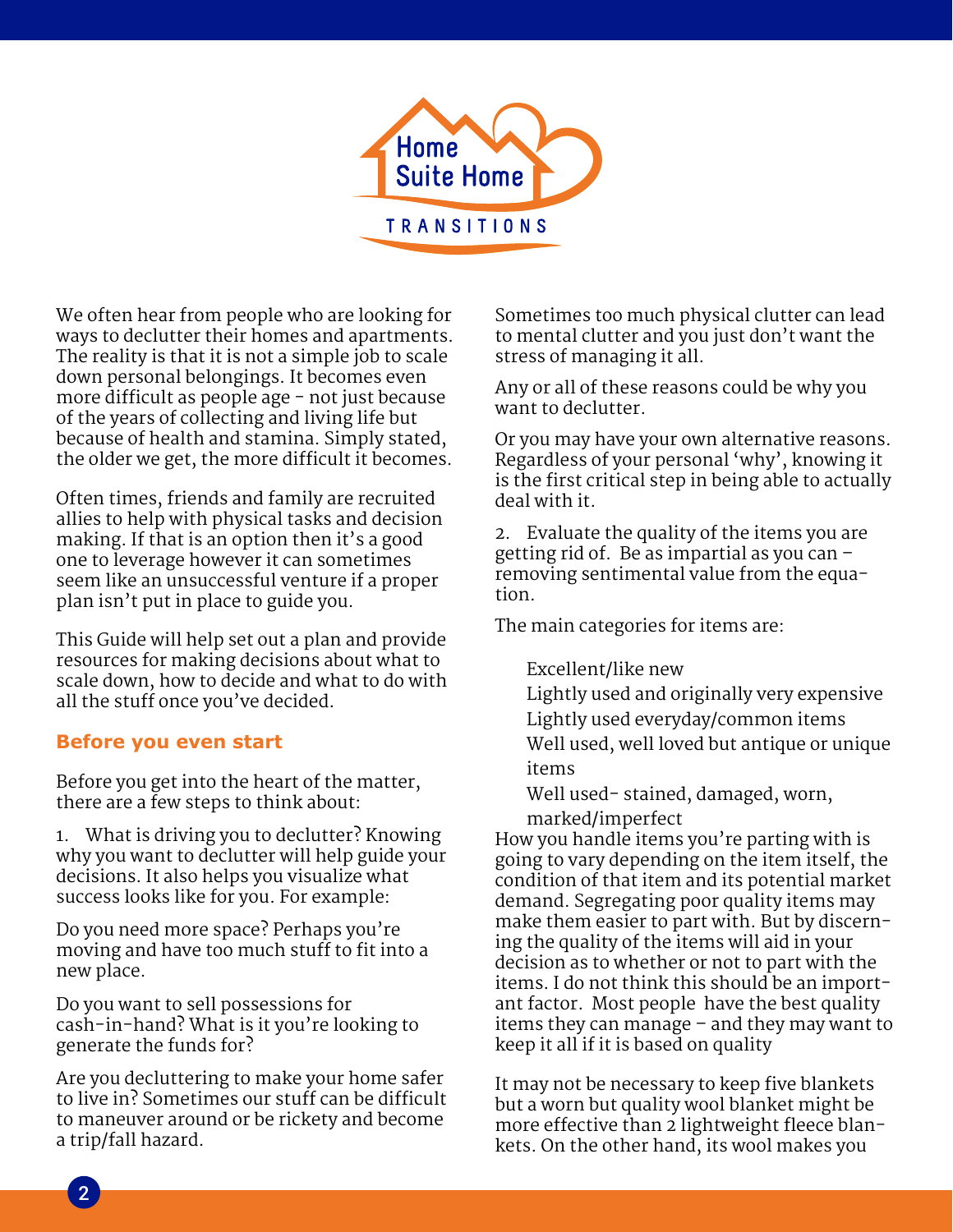itch… then let it go.

Items that are well used and damaged or stained may be more difficult to rehome since no onereally wants these. Generally, there are too many options available to need to "settle" for damaged items. One exception is lightly stained or worn blankets and towels can be used at animal shelters for bedding and bathing.

3. Once you get started to remind yourself of your goal and stick to the plan (point 1).

When decision making gets difficult and you're deep in clutter as you go through the process remember why you began. It took you years to accumulate what you have and it is impossible to think you can sift through everything in a day or week or month even. Go at a pace that you can manage but don't lose sight of why you started in the first place.

4. Ease of Donating.

Having an idea of where your belongings will go will help you with your sorting and making sure that items actually leave. If you're planning on donating items to organizations consider reaching out to them to make sure you understand their pickup and removal processes and what they will (and won't) accept. Some donation sites will pick up items that have been bagged, marked and left at the front door. Do not assume they will come into the house to remove items (such as from a basement). Some companies have a "do not enter the home" policy. It is better to ask and confirm.

5. It always gets worse before it gets better.

Decluttering is a process that through its' very nature you're going to have to make a mess before you can reap the rewards. Accept that the mess is just part of the process and keep working through it. Before you know it you will be finished with more space and well on your way to achieving your goal! Reward yourself!

## **Now Let's Get Started**

**The SSSSecret to SSSSuccess when DeCluttering (4Ss)**

- **1. Stage** Work Area near area to be decluttered.
- **2. Sort** all items from entire work area, collect like items together.
- **3. Segregate** with Destination for sorted items:
	- **a.** Keep; Out; Trash.
	- **b.** Out will be further divided into Sell, Donate, Family
	- Trash will be further divided into recycle, **c.** trash.
	- **d.** Recycle can be further divided into metal, paper, plastics, cardboard
- **4. Send** items to their designated destination.

### **Hard Truths**

Deciding whether or not to part with items is usually the biggest challenge for most people. Here are some questions to ask yourself as you wrestle with the decisions.

- Does it make my life BETTER? •
- Will I use it again (honestly!)? If YES, can you use something else instead if necessary. (eg. Can one or two multipurpose tools work instead of specialized tools)
- Do I own this item or does it own me! feel guilty to get rid of it? why are you attached to it? Never did like it "but it was expensive!" Is it costing you to keep it even now – cost in space, happiness! Let it go!
- Will this be a good use in the limited space you have?
- Broken/Needs repair/alteration but will it ever get fixed ???
- Clothing, missing buttons (can you manage buttons-or prefer elastic waist? Do you like the style? Will you wear it often?)
- Shoes: leather is dried out and no longer comfortable to wear? Heel is too high? Unsafe?
- Does it fit ... comfortably.... Currently?
- Keeping for the wrong reasons (i.e. out of Guilt). Likely have other items from important people – let the ones GO that make you feel negative such as guilty, sad, or belittled.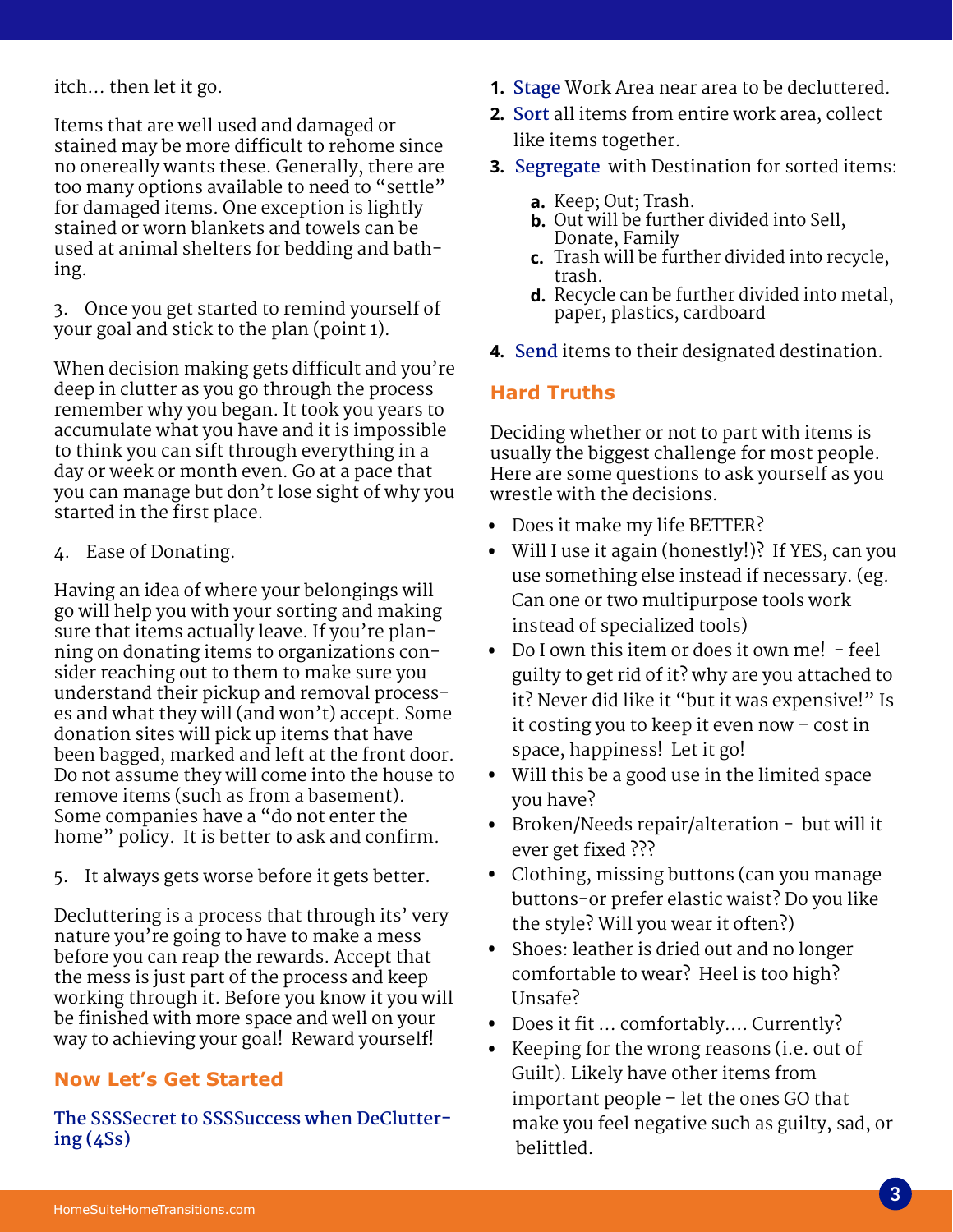# **Groups that direct items to people in need:**

Many communities have numerous charitable organizations that accept donated items to help people in the community. Check your local listings for these types of organizations.

| Organization                           | What they take                                                                            |
|----------------------------------------|-------------------------------------------------------------------------------------------|
| Settlement/New Canadian Centres        | Primarily furniture but only when they have specific needs due to a lack of storage.      |
| <b>Community Dining Centres</b>        | Mugs, Cutlery, Toiletries, Spices, Coffee/Tea, Non-expired dry and canned goods.          |
| Men's Shelters and John Howard Society | Gently used men's clothing and shoes/boots, new socks, Coffee/Tea, Toiletries,<br>Mugs    |
| Youth Shelters                         | Home essentials                                                                           |
| YWCA and Elizabeth Fry Society         | Only accepts new and unused items but they sometimes have thrift shops for<br>used items. |
| Local Food Banks                       | Non-perishable food that has not expired                                                  |
| Pet Food Banks                         | Non-perishable pet food that has not expired                                              |

### **Groups that use items within their programs:**

Consider donating your items to some of these groups to use in their day-to-day programming.

| Item                                            | Group                                              |
|-------------------------------------------------|----------------------------------------------------|
| Craft Items and Supplies                        | Schools, Day Care Centres & Adult Day Care Centres |
| Projects to ship items to third world countries | Local Church Groups                                |
| Cotton Fabrics                                  | <b>Quilting Chapters</b>                           |
| Towels, Pet Supplies                            | Animal Shelters                                    |

## **Places to sell items:**

You will no doubt have items that are still of value that you want to sell. A word of caution, selling directly to people can pose a risk to the seller.

We don't encourage that you allow people to come to your home to purchase an item. If possible, you can meet in a public place such as a busy parking lot or even the local police station (check first). If it is not possible to either ship or meet a person with an item to sell, consider only selling to known collectors and dealers. These are usually businesses who will buy and sell on your behalf. You may not get top dollar but it is safe and secure.

Some online facilitators include:

- Home Suite Home Transitions can facilitate online auctions, call  $705-761-0018$ •
- Kijijii.com: private sales of items by geographic location •
- eBay.com: private sales of items: may require shipping •
- buysellstuff.net •
- Facebook Buy and Sell Groups •
- Freecycle •
- Canadian Vintage Collections, "city" Ontario •
- Bargains and Buys •